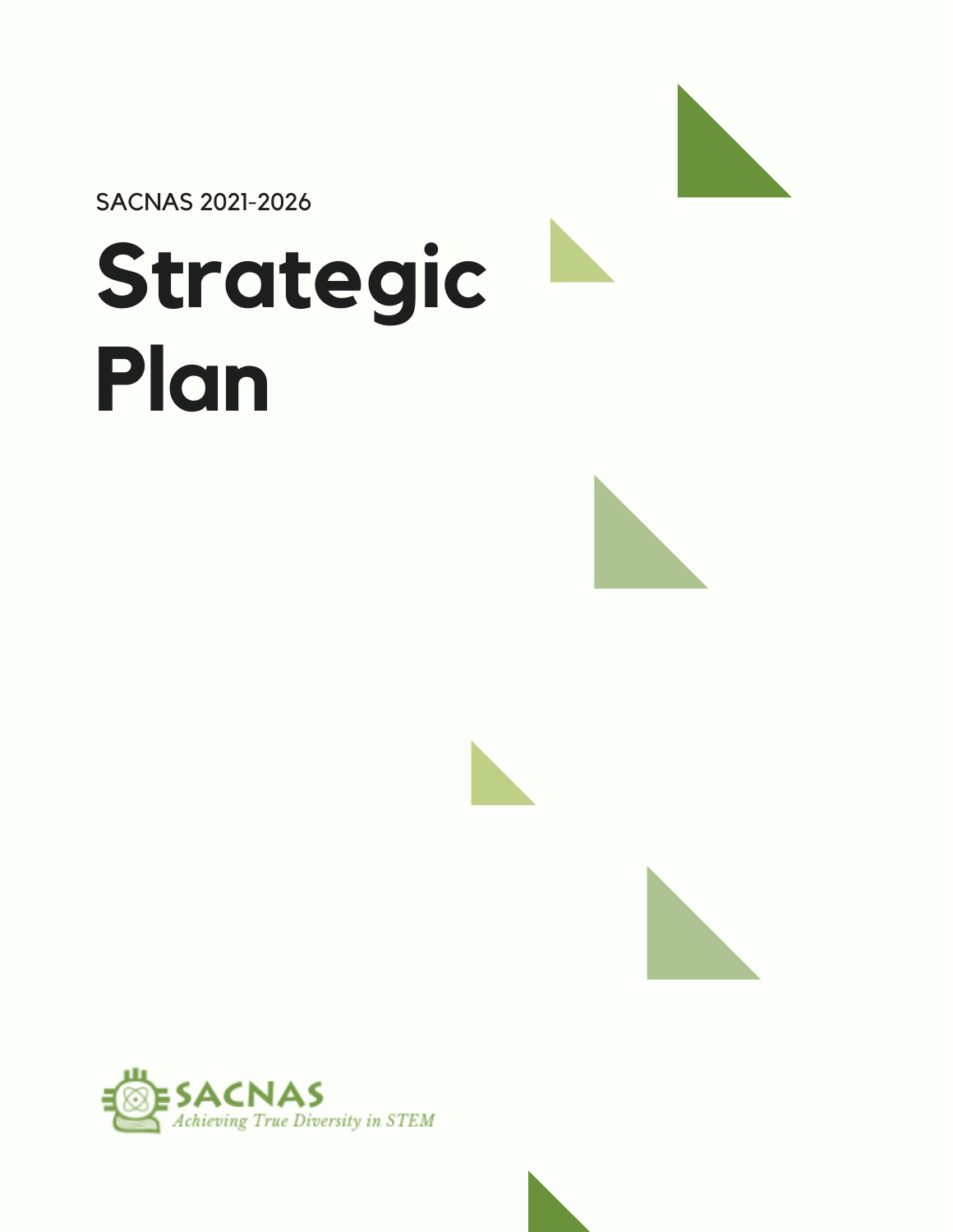### **President's Letter**

Dear fellow SACNISTAs, members, stakeholders, and partners,

It is my great honor to introduce SACNAS' new five-year strategic plan. This plan charts a course toward a stronger, more impactful organization and describes our intention to meet the moment.

Since its founding, SACNAS has steadfastly focused resources on the fastest growing and most underserved groups: Chicano/Hispanic and Native American/Indigenous populations. This plan builds on SACNAS' success, and the firm foundation created by the founders, elders, and the many members whose work has led SACNAS to its current position. This strategic plan honors more than 48 years of work at the forefront of diversity, equity, and inclusion, and represents a commitment to dramatically expanded reach and depth of impact on behalf of members, and in service of true diversity in STEM. Over the next five years, SACNAS will double down on the things it does well, with particular attention to impacting individual students, and add new complementary strategies that play to the organization's strengths while addressing important gaps and responding to the changing interests of members.

SACNAS is at a pivotal moment in which its history, the Nation's history, and the current moment have converged. America's attention is focused on racial equity in a manner not seen since the Civil Rights movement and calls for, as well as investments in, increasing diversity across institutions and organizations are at a highpoint. While SACNAS will maintain its founding focus on Chicanos/Hispanics and Native Americans, it does so without excluding other historically excluded groups; we are an inclusive organization and our vision is achieving true diversity in STEM, whereby the enterprise reflects the demographics of the United States. Over the past several years, the SACNAS National Diversity in STEM (NDiSTEM) conference has achieved national credibility as a model of innovation in STEM due to the organization's powerful commitment to science, culture, and community — to inclusion and belonging. As a result of years of effort, SACNAS finds itself squarely at the intersection of science and social justice. Now, more than ever before, SACNAS is positioned to contribute to change within and across government, academic institutions, and the private sector.

It is important to be clear: this plan is very ambitious, yet it is realistic. We will need all of our members, friends, supporters, allies, and stakeholders to join us in bringing this plan to life. The pace of the proposed growth and the necessary changes in structures and focus will challenge every part of the organization and require SACNAS to develop new muscles and expanded capabilities. By December 31st, 2026 SACNAS will have doubled its community, more than doubled its resources and programmatic impact, and it will have built the core capacities and competencies to contribute to change at a national scale. This growth will position the organization as a force for change on the national stage and allow it to better meet the changing needs of members for years to come.

It is with great humility and deep gratitude that I serve this incredible community. I am grateful to my fellow strategic planning task force members, and my fellow Board members. Most importantly, I am grateful for the gifts of mentorship, camaraderie, and service SACNAS has given me at every stage in my scientific journey, and I am grateful for the opportunity to play a small part in ensuring subsequent generations can benefit from SACNAS' gifts.

In community spirit,

Pare Text

Pamela Padilla, PhD Dean, College of Science, University of North Texas President, Board of Directors Chair, Strategic Planning Task Force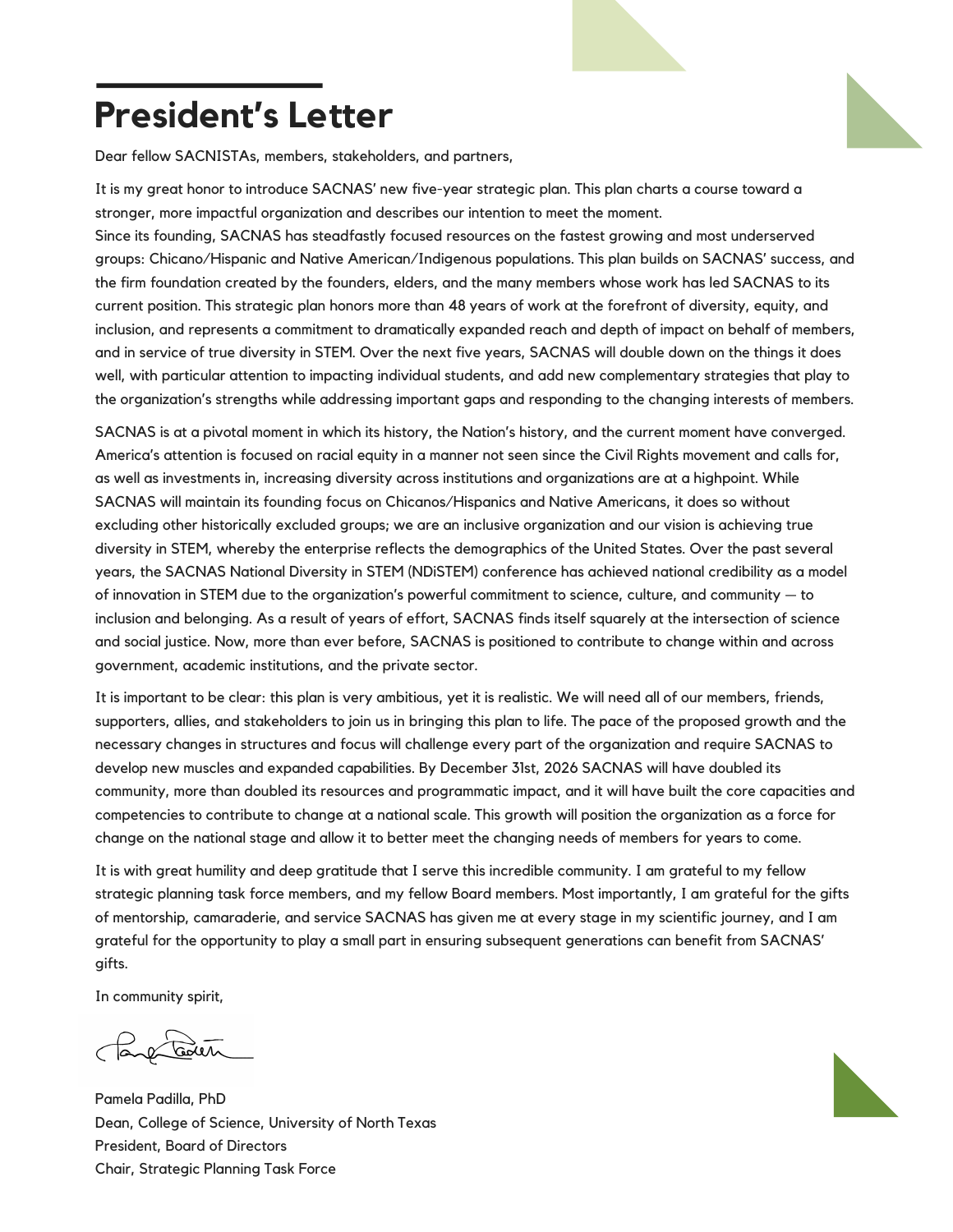

### *Achieve true diversity in STEM.*

True diversity means the field, including leadership positions, proportionately reflects the demographics of the population.



## **Mission**

SACNAS is an inclusive organization dedicated to fostering success of Chicanos/Hispanics and Native Americans, from college students to professionals, in attaining advanced degrees, careers, and positions of leadership in STEM.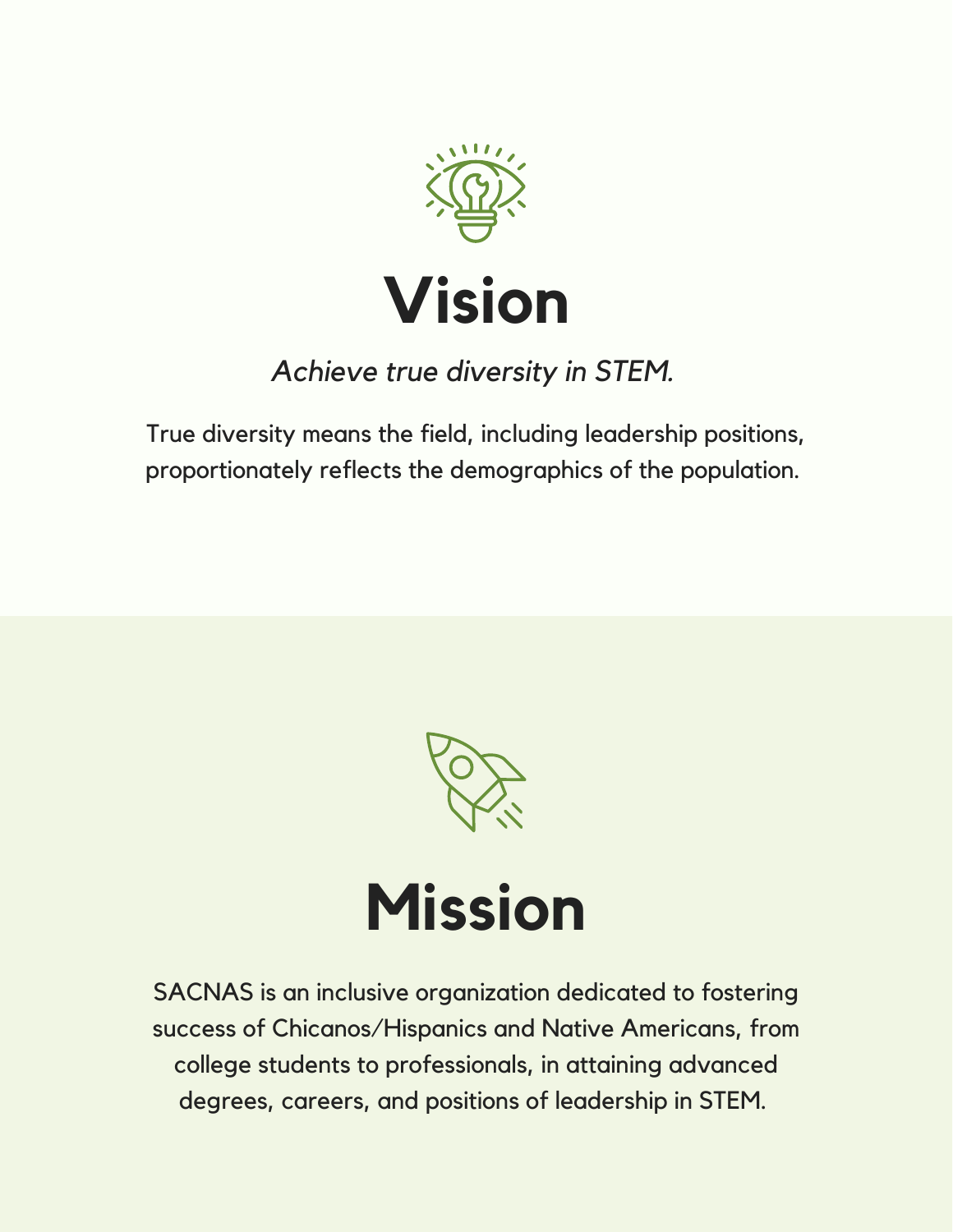### **Introduction**

The 2021-2026 plan builds on our experience, knowledge, and success to assert a powerful vision of more SACNISTAs being more meaningfully impacted and, collectively, pushing to change the structural constraints that have adversely impacted the progress of systemically marginalized and excluded peoples in stepping to the forefront of the most important areas of the 21st century economy and life. Despite inequitable conditions, SACNISTAs have always thrived. We have done so by standing together, supporting one another's ambitions, and honoring one another's cultures. This five year plan sees the organization honor our traditions while growing our movement.

As a testament to the organization's vision of true diversity in STEM, SACNAS has grown steadily in the past decade in terms of membership and chapters, conference attendance, and recognition. SACNAS is the nation's largest multicultural and multidisciplinary STEM diversity organization and has a 48-year history of network building, direct service, advocacy, and thought leadership. SACNAS has 8,200 members, 118 student and professional chapters, and serves a larger community of over 20,000.

SACNAS' vision is to achieve true diversity in STEM, whereby the STEM enterprise proportionally reflects the demographics of the nation. This will ensure that the STEM enterprise benefits form the entire national pool of talent and from cultivating an inclusive STEM environment. Analysis of national data on diversity in the STEM workforce and for STEM degree attainment by underrepresented minorities (URMs) shows that, over the last 40 years, the situation has not improved significantly, particularly in consideration of the projected demographic shift that will result in current minority populations becoming the majority by 2050. In service of this vision, over the next five years, SACNAS will:

- **Grow** our networks and membership
- Strengthen our programming to **impact** individual members at every stage of their academic and career journeys
- Build the data and advocacy capacity to **influence** the STEM enterprise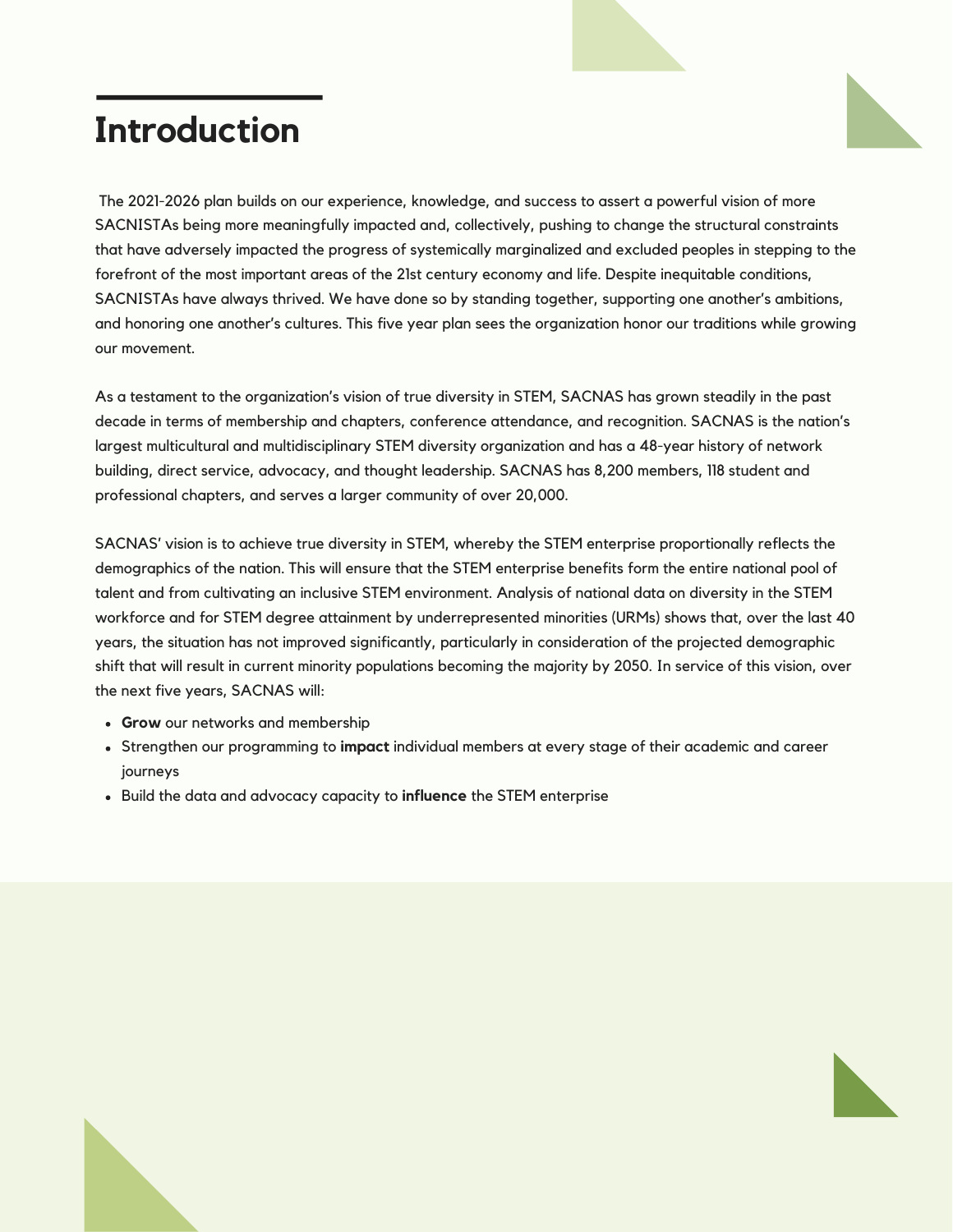### **Strategic Goals**

The Strategic Planning Task Force identified the following strategic goals, and in June 2020 the Board of Directors approved these goals and this plan.





Impact STEM career development and representation at all levels through expanded awareness, access, and resources.

### **Influence**



Strengthen SACNAS's influence in diversifying the STEM enterprise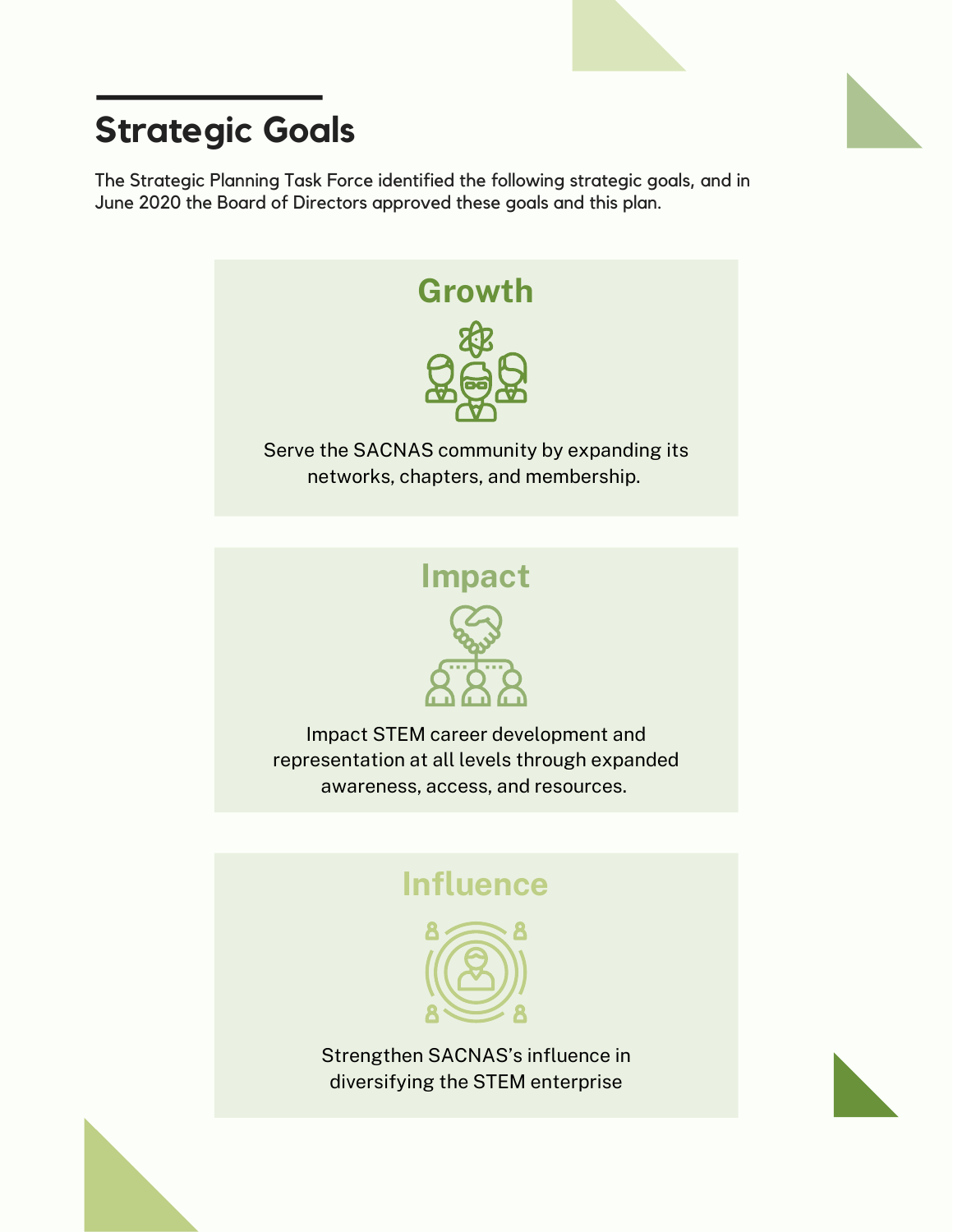### **Plan Summary: Goals, Key Strategies, Outcomes**

To further the vision and mission of SACNAS, and address the needs of our membership, three overarching goals, associated strategies, and expected outcomes were developed.

| <b>SACNAS STRATEGIC PLAN 2021 - 2026</b>                                                                                                                  |                                                                                                                                                                                                                   |                                                                                                                                                                                                                                                                                       |
|-----------------------------------------------------------------------------------------------------------------------------------------------------------|-------------------------------------------------------------------------------------------------------------------------------------------------------------------------------------------------------------------|---------------------------------------------------------------------------------------------------------------------------------------------------------------------------------------------------------------------------------------------------------------------------------------|
| <b>GOALS</b>                                                                                                                                              | <b>KEY STRATEGIES</b>                                                                                                                                                                                             | <b>DELIVERABLE</b><br><b>OUTCOMES</b>                                                                                                                                                                                                                                                 |
| <b>GROWTH</b><br>Serve the SACNAS<br>community by expanding its<br>networks, chapters, and<br>membership.                                                 | • Membership growth<br>• Chapter recruitment<br>and development<br>• Revenue growth<br>from existing and<br>new sources                                                                                           | By 2026,<br>1. Increase # of SACNAS<br>chapters to 239 chapters, of<br>which 30 are professional<br>chapters.<br>2. Increase members to more<br>than 13,710.<br>3. Increase annual revenue<br>to \$9,500,000.                                                                         |
| <b>IMPACT</b><br><b>Impact STEM career</b><br>development and<br>representation at all levels<br>through expanded<br>awareness, access, and<br>resources. | • Implement career development<br>framework<br>• Grow digital platform and<br>increase Career Center<br>opportunities<br>• Expand mentorship<br>opportunities<br>• Expand leadership<br>development opportunities | By 2026,<br>1. Double the annual number of<br>members that participate in<br>mentoring services.<br>2. Triple the annual number of<br>members who participate in<br>leadership development<br>programs.<br>3. Triple the annual number of<br>members who access digital<br>resources. |
| <b>INFLUENCE</b><br>Strengthen SACNAS'<br>influence in<br>diversifying the STEM<br>enterprise.                                                            | • Launch SACNAS research<br>& policy analysis<br>department<br>• Launch external affairs<br>department                                                                                                            | By 2026,<br>1. SACNAS will have sufficient<br>infrastructure and capacity,<br>to contribute to<br>transformational change in<br>governmental, institutional,<br>private sector, and nonprofit<br>sector policy, practices, and<br>regulations.                                        |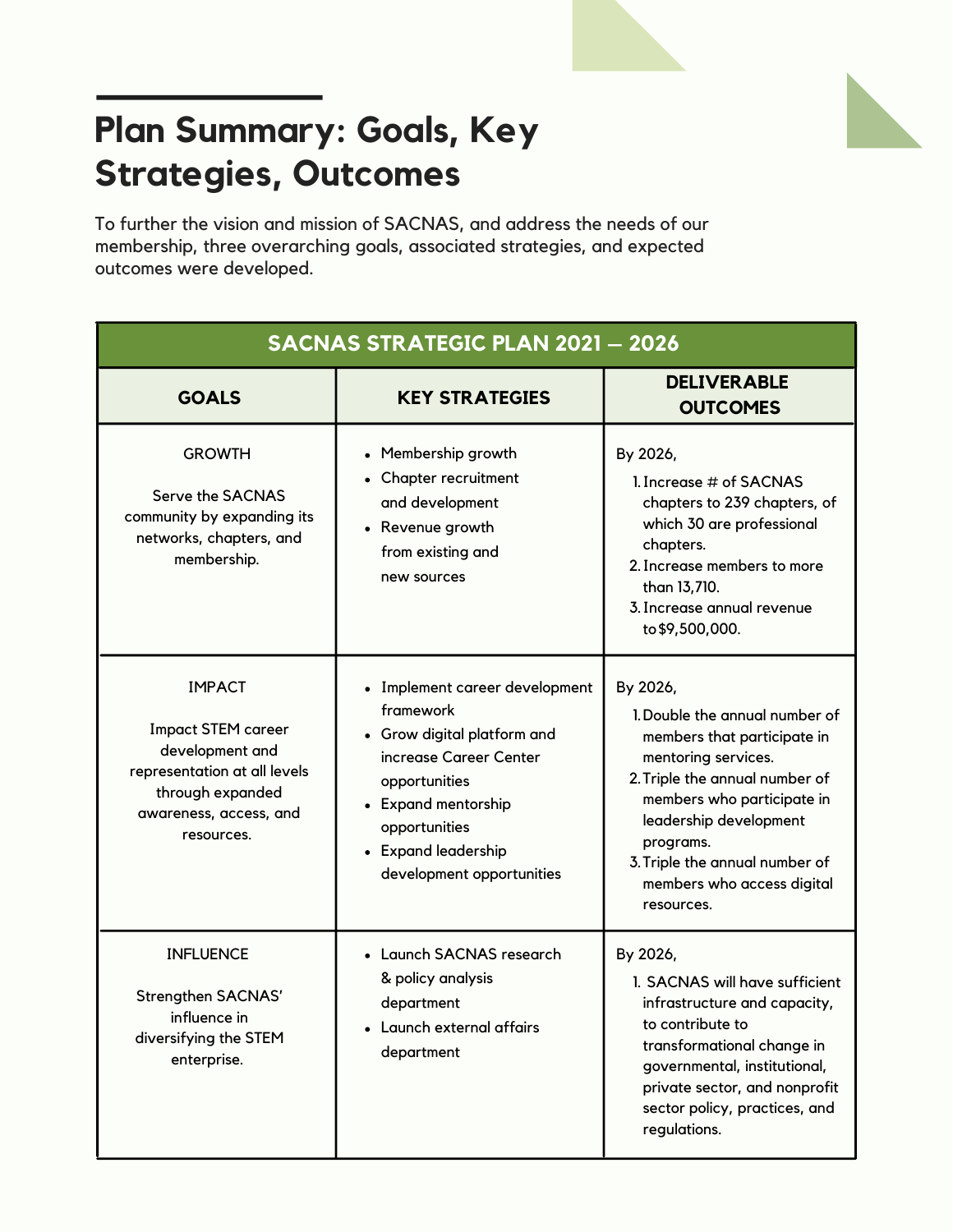### Where this takes SACNAS: Current State to Future State

**+**

### **Current State**

January 1, 2021

- 118 chapters (116 student, 2 professional)
- 6,830 active members (5,100 student, 1,000 professional, 730lifetime)
- \$3.6M revenue
- No anchoring framework for programsand services
- Annual service impact:
	- 800 mentoring connections atNDiSTEM
	- 0-20 DEI leaders producedthrough the LPSLI
	- 1,046 members access the digitalcareer resource
- No research or policy infrastructure
- No influence operations
- No fund development department

### **SACNAS Strategic Plan**

2021 -2026



### **GOAL 1 – GROWTH**

*Serve the SACNAS community by expanding its networks, chapters,and membership.*



#### **GOAL 2 - IMPACT**

 *Impact STEM career developmentand representation at all levels through expanded awareness,access, and resources.*



### **GOAL 3 – INFLUENCE**

 *Strengthen SACNAS' influence in thediversifying the STEM enterprise.*

#### **Future State**December 31, 2026

- 239 chapters (209 student, 30professional)
- 13,710 members (8,445 student, 3,265professional, and 2,000 lifetime)
- \$9.5M revenue
- Unified Career Development Framework guiding all programdevelopment
- Annual service impact:

=

- 2,000 mentoring connectionsyear-round
- 150 DEI leaders produced acrossthe career spectrum
- 3,250 members accessingcomprehensive digital services
- Fully integrated External Affairs Department, inclusive Research &Policy department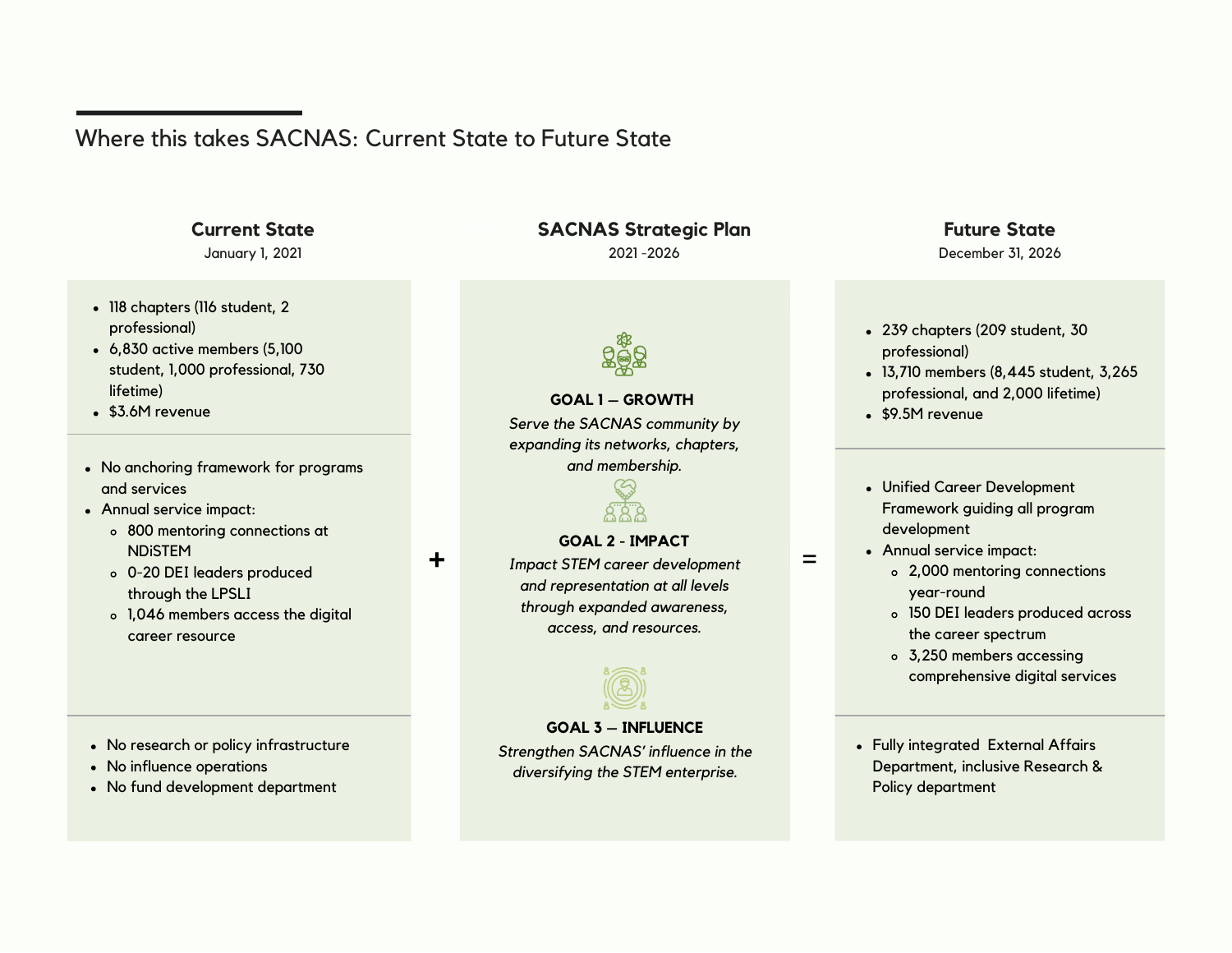### **The Logic of the Plan**

The strategic goals are intended to allow SACNAS to better support a broad array of members, from first year community college students to tenured faculty and senior private sector research scientists. SACNAS has dual responsibilities to produce results for members in their individual lives, and to push for the systemic changes the membership seeks. The strategic goals balance the need to have impact on the lives of individuals, and to achieve larger influence that directly allows SACNAS to challenge the status quo and contribute to the remedying of structural racism and systems of exclusion. This plan readies the organization to grapple with structural inequity as a long-term path to supporting members in pursuing their dreams and in moving the STEM enterprise to become a space of true diversity.

The SACNAS Board of Directors hypothesizes that these three goals operate in concert. That said, resources, in the form of people, time, and money, are a key determinant of whether any organization can achieve the results it seeks. As such, this plan begins with growth. Growth fuels impact, and it is growth and impact together – through the steady accretion of resources and members who have experienced meaningful benefit – that results in influence. With more influence, and having achieved meaningful impact in the lives of members, more growth will be possible, and thus more impact and further influence.



### **Monitoring Progress**

The Strategic Planning Task Force developed, and the Board of Directors adopted, performance dashboards for each goal, their respective deliverable outcomes, and key strategies based on four parameters: specific, measurable, actionable, and predictive. These dashboards allow the SACNAS Board of Directors to actively monitor progress over the life of the plan and adjust as necessary. Progress toward the top line goals will be published publicly each year in our annual report to ensure transparency to the membership and the broader community of stakeholders.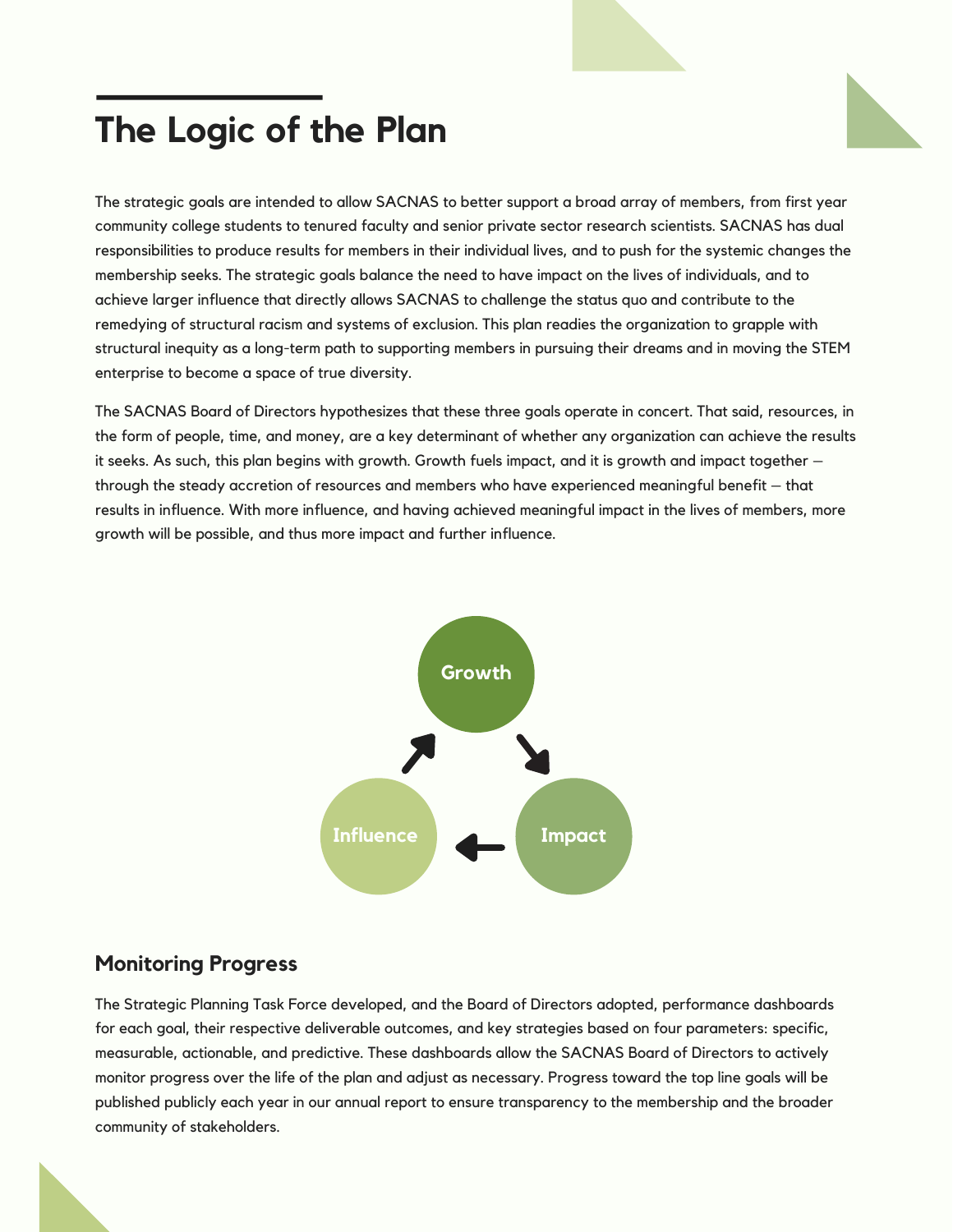### **Goal 1 – Growth**

#### **Serve the SACNAS community by expanding its networks, chapters, and membership.**

By December 31st, 2026 SACNAS will have doubled the size of its network (active members and chapters), while also increasing its resources in order to better serve the membership.

This goal and the attendant strategies are intended to better serve new and existing members through growth in SACNAS' network of aligned people, partners, and institutions, as well as the number of formal members and chapters. SACNAS will measure and achieve this through growth in member recruitment and retention, building and sustaining chapters, andincreasedrevenueto serve the SACNAS community. Critical to this goal is a focus on the transition between student member and professional members, and chapter growth at colleges and universities that best serve Chicano/Hispanic and Native students.

#### **Member Growth**

The more SACNISTAs the better. The more likeminded folks, aligned with SACNAS and populating the STEM enterprise, the better. SACNAS will continue the work of its mission and prioritize growth of Chicano/Hispanic/Latino/Latinx and Native/Indigenous members. This work is balanced by the organization's vision of true diversity and its long-held commitment to inclusion and belonging for all. The member growth strategy intends to double the number of active members. Currently, SACNAS has four times the number of student members as professionals, reflecting its unwavering commitment to creating opportunities for generations of STEM students. Over the coming five years the organization will focus on retaining student members as they transition to their careers, as such this plan seeks to grow professional members by 225% to move toward better balance, as well as broader impact and influence.

### **Chapter Growth**

SACNAS chapters serve the needs of members at the local level and provide a place-based sense of community and mentorship year-round.There are many regions of the country in whichSACNASmembersdonot have access totheSACNAS chapternetworkwhich amplifies feelings of isolation within their academicand/orworkplaceenvironment.The chapter growth strategy intends to double the number of chapters, with a specific focus on increasing professional chapters from 2 to 30, through a regional approach, to ensure student members and professionals have a point of connection beyond their alma mater.

### **Revenue Growth**

To serve more members and support more chapters, SACNAS requires more financial resources. As such, the plan requires SACNAS to establish a clear business model and build an aligned revenue engine. In building this business model it is imperative that such a model remain consistent with the mission. Further, these revenue targets will require careful attention to diversifying revenue sources, launching new services, and precisely balancing fundraising and earned revenue in a ratio that is sustainable.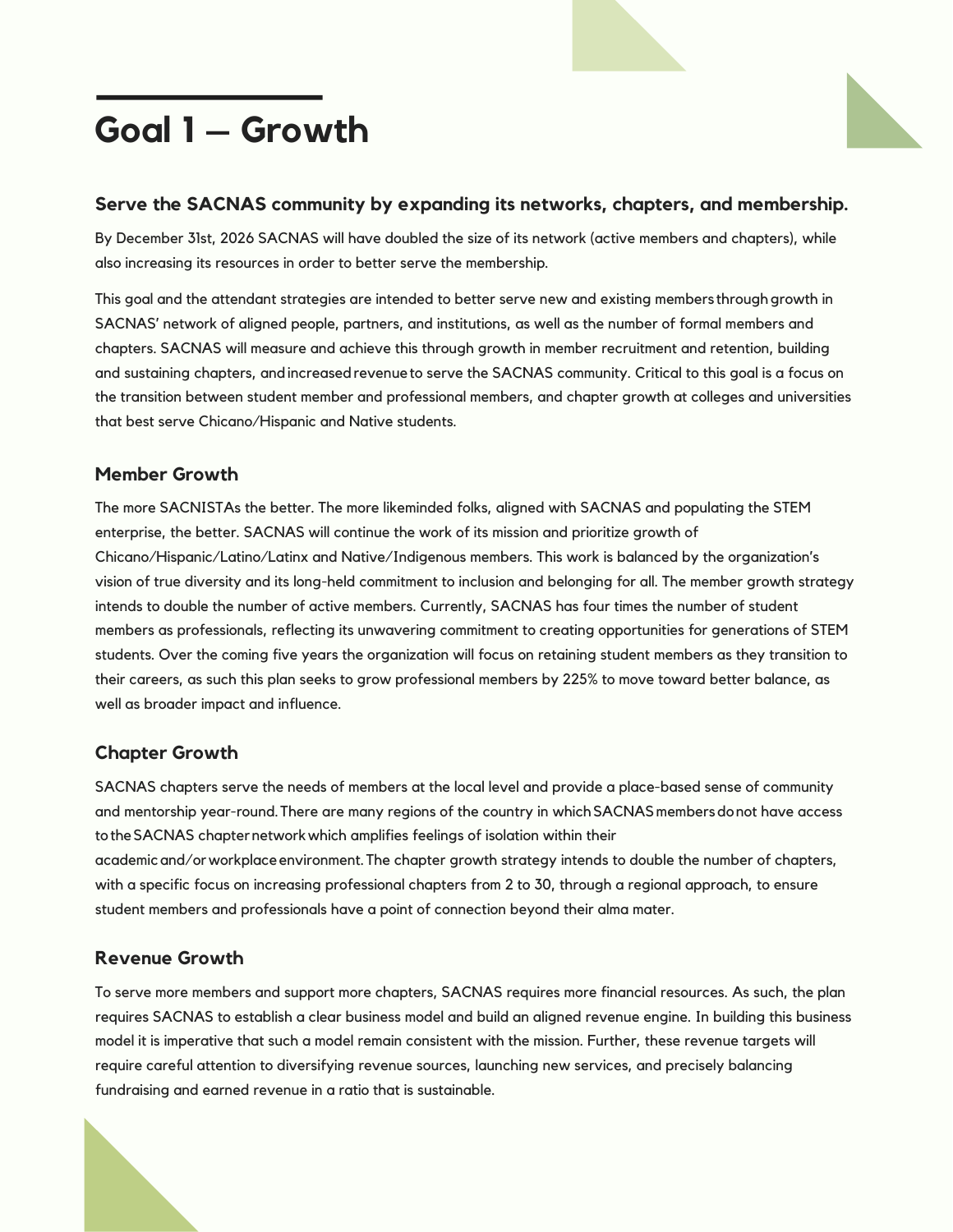### **Goal 2 – Impact**



### **Impact STEM career development and representation at all levels through expanded awareness, access, and resources.**

By December 31st, 2026, SACNAS will have codified all programs and tightened alignment among them, while more than doubling the annual number of members that connect with a mentor, tripling the number of leadership graduates, and tripling the number of members that access digital resources.

The impact goal centers on bolstering and broadening opportunities for members and ensuring that they can be served across their career trajectory in line with the mission of supporting members "from college students to professionals, in attaining advanced degrees, careers, and positions of leadership in STEM." Underpinning much of this is the importance of anchoring programmatic work in an evidence-based and culturally-rooted Career Development Framework that will facilitate the creation of linked programs, sequenced offerings, and curated content personalized to each person's stage in their STEM journey.

### **Mentorship**

Mentorship is at the core of SACNAS' organizational identity, and it is central pillar of the SACNAS NDiSTEM conference. This plan moves mentorship from a relatively narrow endeavor that primarily centers on specific experiences at the conference, to a year-round living network. This plan envisions the continuation of researchbased mentorship experiences, which have been the focus of SACNAS' efforts to-date, complemented with yearround, career-development-focused digital mentorship opportunities.

### **Leadership Development**

Leadership development is a longstanding body of work and one primed for growth by federal and philanthropic grants. Leadership development is core to SACNAS' efforts to diversify STEM, to ensure SACNISTAs attain positions of leadership in STEM. This plan envisions a leadership continuum from the student chapter level all the way to executive level ensuring training all key points or mission focus on.

### **Digital Engagement**

Over the past two years, SACNAS has grown its digital presence and now offers a robust array of digital content including our career and opportunity centers, a digital content library, regular webinars, and quarterly digital convenings. While we eagerly seek a return to in-person events, though the pandemic we have learned there is tremendous value in digital services. SACANS intends to continue to grow our offerings while assuring they align to our Career Development Framework and are complementary to the beating heart of the organization, the SACNAS NDiSTEM conference. Finally, this focus on digital content and engagement is an important element of our efforts to ensure access for SACNISTAs no matter their physical location. This is all the more important as this plan directs the organization to serve more schools that are more dispersed and which frequently have fewer resources, like community colleges and tribal colleges and universities.